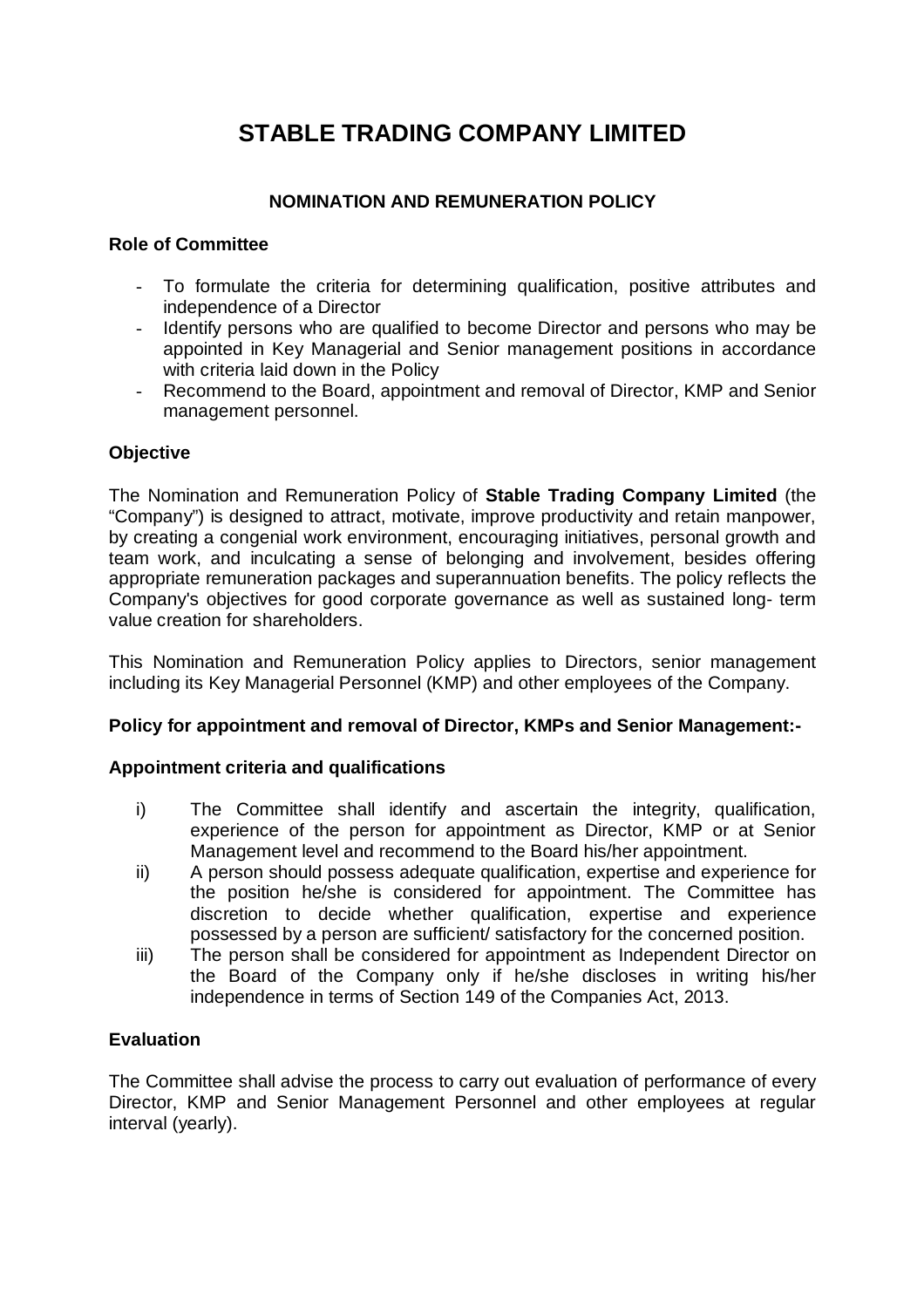Performance evaluation of KMPs, Senior Management Personnel and other employees shall be carried out by their respective reporting Executives and Functional Heads based on the Key Results Area (KRA) set at the beginning of the financial year and reviewed at least once during the year to modify such KRAs, if required.

Performance evaluation of the Independent Directors shall be carried out by the entire Board, except the Independent Directors being evaluated.

## **Removal**

Due to reasons for any disqualification mentioned in the Companies Act, 2013 or under any other applicable Act, rules and regulations there under the Committee may recommend to the Board with reasons recorded in writing, removal of a Director, KMP or Senior Management Personnel, subject to the provisions and compliance of the said Act, rules and regulations.

#### **Retirement**

The Director, KMP and Senior Management Personnel shall retire as per applicable provisions of the Act and the prevailing policy of the Company. The Board will have the discretion to retain the Director, KMP, Senior Management Personnel in the same position/remuneration or otherwise even after attaining the retirement age, for the benefit of the Company, subject to compliance of all applicable legislations.

#### **Guiding principle**

The guiding principle is that the remuneration and the other terms of employment should effectively help in attracting and retaining committed and competent personnel.

While designing remuneration packages, industry practices and cost of living are also taken into consideration.

#### **Directors**

As per the Policy followed by the Company, the Non-Executive Directors are paid remuneration in the form of sitting fees for attending Board and Committee meetings as fixed by the Board of Directors from time to time subject to statutory provisions.

Remuneration of Whole Time Directors including Managing Director should reflect the overall remuneration philosophy and guiding principles of the Company. When considering the appointment and remuneration of Whole Time Directors, due consideration be given to pay and employment conditions in the industry, merit and seniority of the person and the paying capacity of the Company.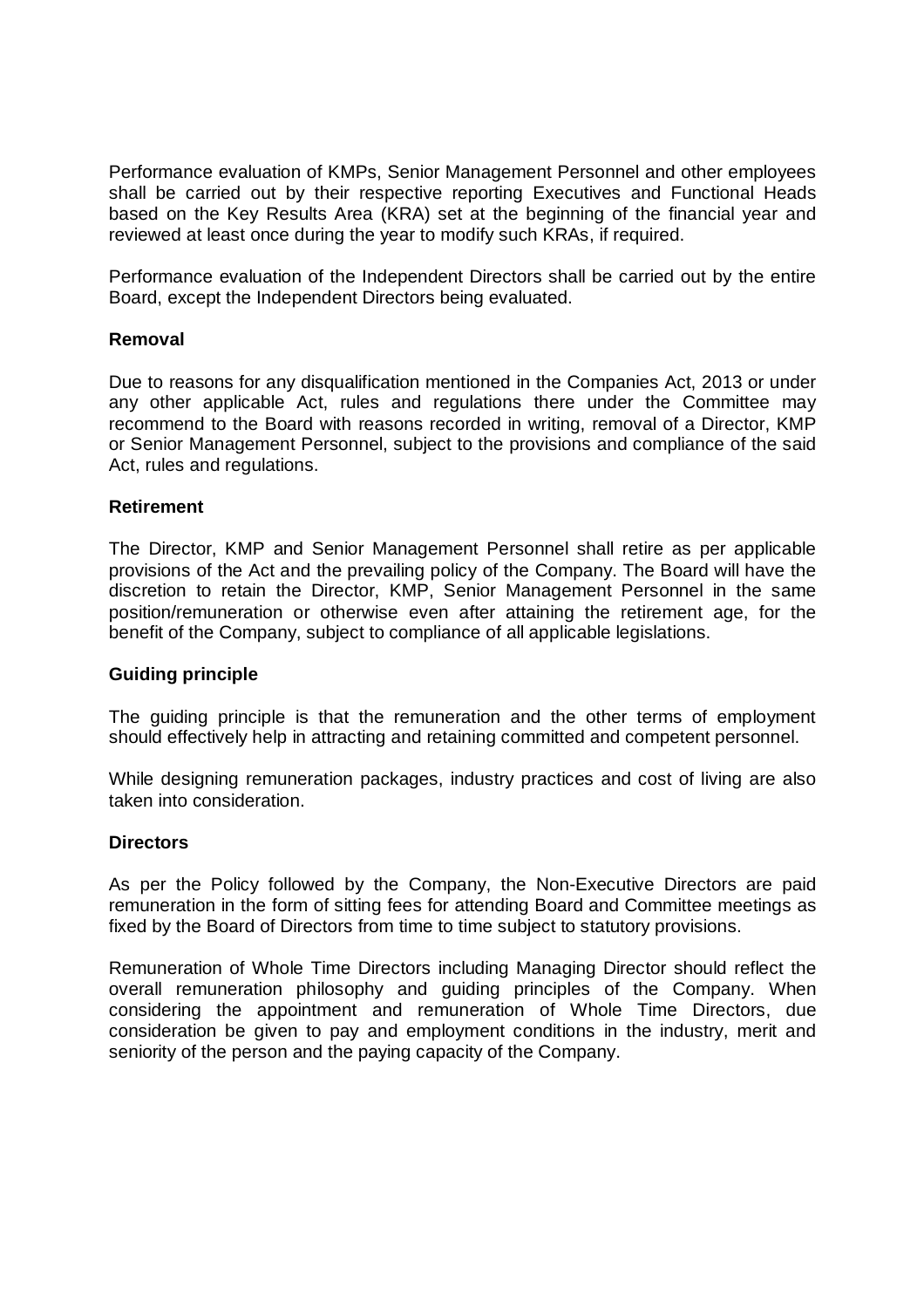The NRC while designing the remuneration package should consider the level and composition of remuneration to be reasonable and sufficient to attract, retain and motivate the person to ensure the quality required to run the company successfully.

The NRC while considering a remuneration package must ensure a balance between fixed and performance linked variable pay reflecting short and long term performance objectives appropriate to the working of the company and its goals.

The NRC considers that a successful Remuneration Policy must ensure that some part of the remuneration package is linked to the achievement of corporate performance targets and a strong alignment of interest with stakeholders.

The term of office and remuneration of Whole Time Directors are subject to the approval of the Board of Directors, shareholders and the limits laid down under the Companies Act from time to time.

#### **Reward principles and objectives**

The Company's Remuneration Policy is guided by a reward framework and set of principles and objectives as more fully and particularly envisaged under section 178 of the Companies Act 2013, inter alia principles pertaining to determining qualifications, positive attributes, integrity and independence etc.

#### **Reward policies**

Remuneration packages for Whole Time Directors are designed subject to the limits laid down under the Companies Act, 2013 to remunerate them fairly and responsibly. The Whole Time Directors' remuneration comprises of salary and perquisites apart from retirement benefits like P.F., Gratuity, etc as per Rules of the Company.

Remuneration also aims to motivate personnel to deliver Company's key business strategies, create a strong performance-oriented environment and reward achievement of meaningful targets over the short and long-term.

The Whole Time Directors are entitled to customary non-monetary benefits such as company's car, furnished accommodation, health care benefits, leave travel, communication facilities, etc. Their terms of appointment provide for severance payments as per the Companies Act.

#### **Key Managerial Personnel and Senior Management**

Appointment of KMP & senior management and cessation of their service are subject to the approval of the NRC and the Board of Directors. Remuneration of KMP and other senior management personnel is decided by the Managing Director (MD), broadly based on the Remuneration Policy. Total remuneration comprises of: